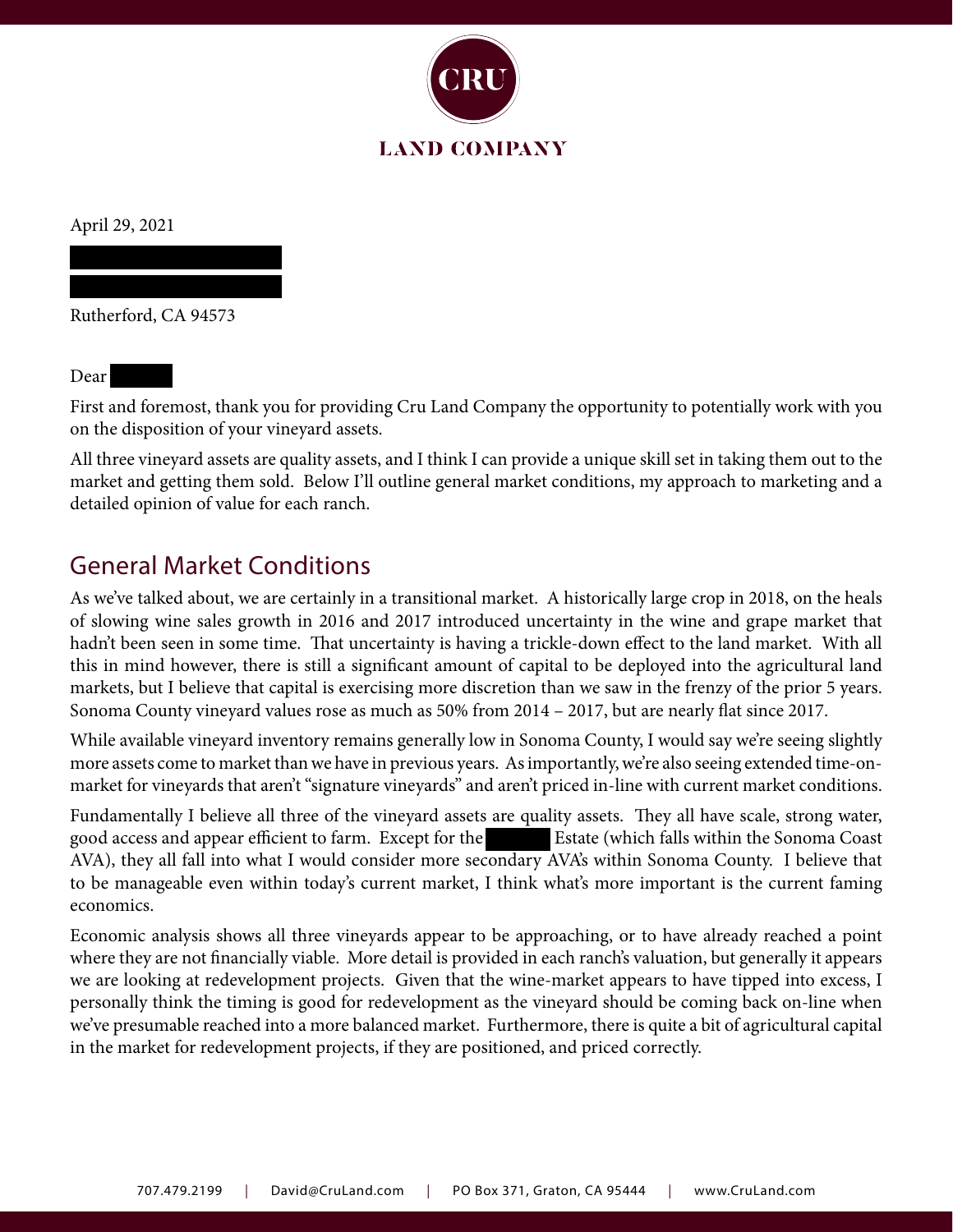

## Marketing the Vineyards - Approach to Marketing

As mentioned, the ranches have strong fundamentals from a vineyard perspective which I believe will make them desirable, even within this market as long as they are positioned and priced correctly.

To present the opportunity each vineyard-ranch provides, a full Information Memorandum (IM) will be produced. I've included a sample IM for review, from another ranch I'm currently marketing; the Russian River Grape Farm.

The IM will include:

- Property specifications
- Site characteristics
- Vineyard details
- Professional photography, and drone work where applicable.
- Professional mapping.

Over the past decade I've built a significant network of wine and agricultural investment industry professionals, as well as a select group of brokers' who work with similarly qualified vineyard buyers. I'm able to market vineyards directly to this network, and the IM is the centerpiece of that effort. The initial outreach will be to over 100 entities within the space for whom a project like this could be a fit.

These entities include:

- Premium wine-producers.
- Institutional agricultural investment managers.
- Premium wine grape growers.
- Private equity investment groups.
- Select real estate brokers.
- Other influential industry participants: Viticulturists, consultants, ag-lenders, et. al

If discretion is a concern, we can do a more limited marketing approach, one that potentially even requires an NDA, obviously an NDA will limit the exposure, and potentially, though not necessarily extend the marketing period, but it's very much an option. Alternatively, if exposure, and a full public marketing campaign is preferred, we can engage in that as well.

The breath of marketing is always a critical decision and I'd welcome an interactive discussion on this so we can achieve an appropriate level of exposure based on your internal goals and any constraints.